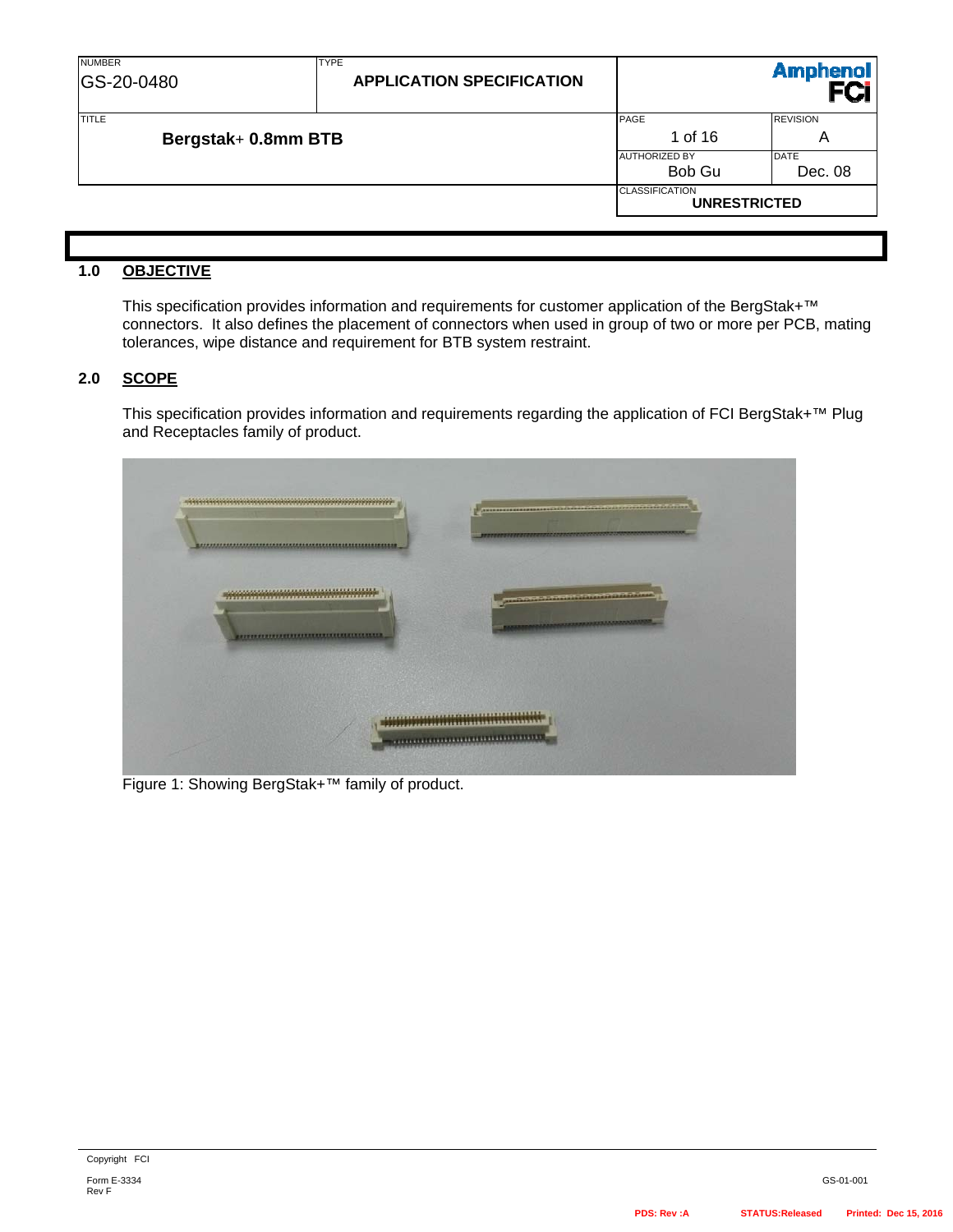| <b>NUMBER</b><br>GS-20-0480 | <b>TYPE</b><br><b>APPLICATION SPECIFICATION</b> |                                              | <b>Amphenol</b> |
|-----------------------------|-------------------------------------------------|----------------------------------------------|-----------------|
| <b>TITLE</b>                |                                                 | PAGE                                         | <b>REVISION</b> |
| Bergstak+ 0.8mm BTB         |                                                 | 2 of 16                                      | A               |
|                             |                                                 | <b>AUTHORIZED BY</b>                         | <b>DATE</b>     |
|                             |                                                 | Bob Gu                                       | Dec. 08         |
|                             |                                                 | <b>CLASSIFICATION</b><br><b>UNRESTRICTED</b> |                 |

### **3.0 GENERAL**

Bergstak+ connectors are surface mounted to PCB. When one Plug and one Receptacles are soldered to their respective PCB, these connectors establish and control their mating alignment. However, when design calls for the application of two or more these connectors on each PCB, the positional relationship of the connectors takes on more importance. Any resulting variation of connector placement from their ideal nominal locations produce higher mechanical stress to some part of one or more of the connectors. The amount of clearance between the physical plastic features of these connectors for mating is very limited by design. The metal terminals are very compliant by design, and able to withstand stress beyond what the plastic housing can endure.

| 2.0 |                                                    |  |
|-----|----------------------------------------------------|--|
|     |                                                    |  |
|     | 4.0 Product drawings and Applicable documents2 - 8 |  |
|     |                                                    |  |
|     |                                                    |  |
|     |                                                    |  |

#### **4.0 PRODUCT DRAWINGS AND APPLICABLE DOCUMENTS**

#### **4.1 This document is a general application guide. If there is a conflict between the product drawings and this specification, the drawings take precedence.**

 Bergstak+ Plug and Receptacles are offered from 80 to 120 positions, with every 20 position incremental. The receptacles will only mates with plug with the same number of positions. Please refer to drawings for detailed partnumbers. All dimensions/ measurements in this document are in units of millimeters.

| <b>Bergstak+ Receptacle</b> | No. of position** | <b>Pitch</b> | <b>Configuration Height</b> |
|-----------------------------|-------------------|--------------|-----------------------------|
| 10139781                    | 80 and 120pos     | 0.8mm        | 1 to 3                      |
|                             |                   |              |                             |

| Bergstak+ Plug | No. of position** | Pitch | <b>Configuration Height</b> |
|----------------|-------------------|-------|-----------------------------|
| 10139085       | 80 and 120pos     | 0.8mm | and 4                       |

\*\* with every 20 position incremental

Table 1: Showing Bergstak+ Plug and Receptacle offering.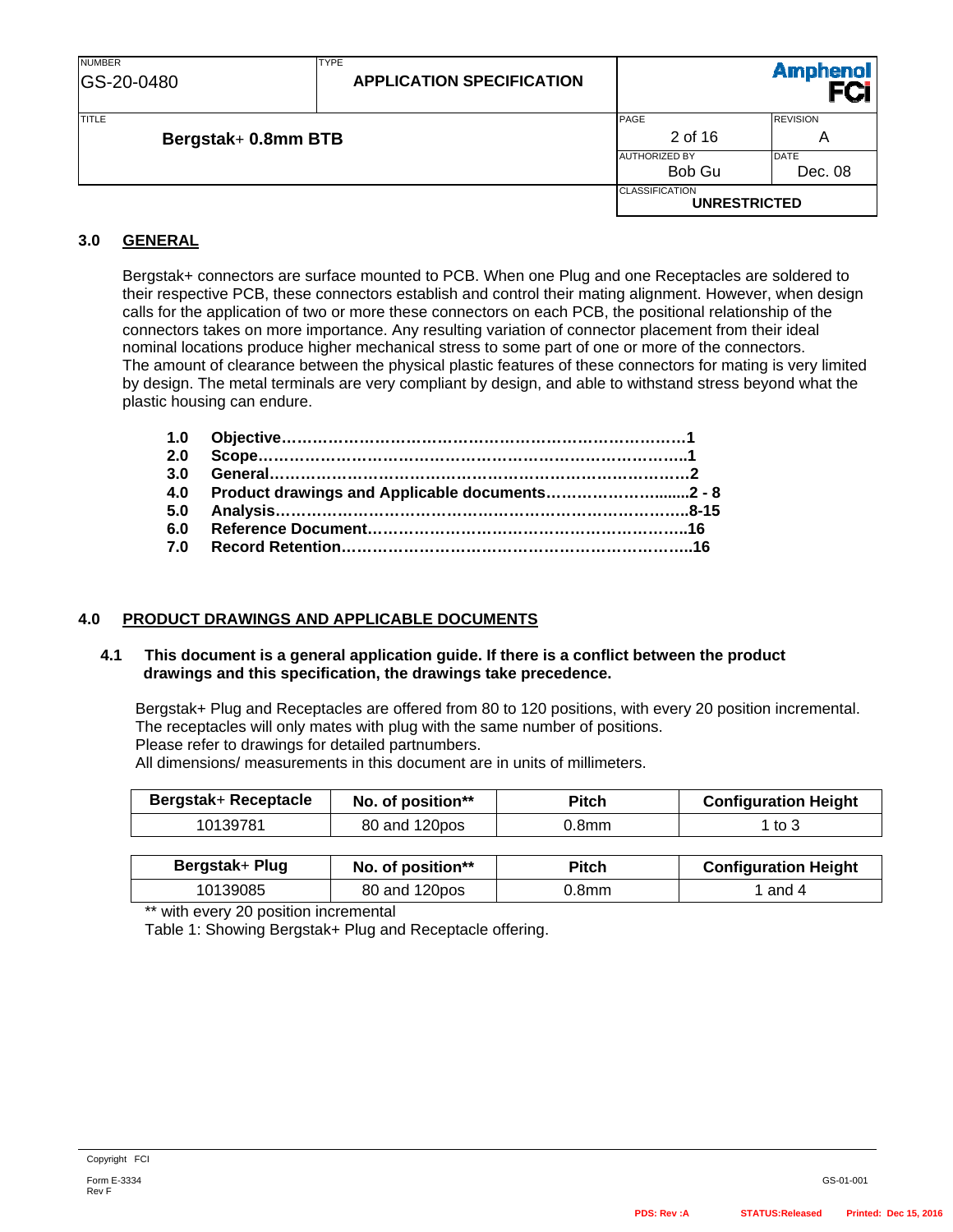| <b>NUMBER</b><br>GS-20-0480  | <b>TYPE</b><br><b>APPLICATION SPECIFICATION</b> |                                              | <b>Amphenol</b>        |
|------------------------------|-------------------------------------------------|----------------------------------------------|------------------------|
| TITLE<br>Bergstak+ 0.8mm BTB |                                                 | PAGE<br>3 of 16                              | <b>REVISION</b><br>A   |
|                              |                                                 | <b>AUTHORIZED BY</b><br>Bob Gu               | <b>DATE</b><br>Dec. 08 |
|                              |                                                 | <b>CLASSIFICATION</b><br><b>UNRESTRICTED</b> |                        |

#### **4.2 Bergstak**+ **family of product is available in 5 different plating options.**

| <b>Plating</b><br>option | <b>Plating chemistry</b>                                                                                        | <b>Lead free</b> |
|--------------------------|-----------------------------------------------------------------------------------------------------------------|------------------|
| 4                        | Gold flash 0.2 um / Pure Tin 2 um min solder tail<br>Nickel underplate over 1.27um min                          | Yes              |
| 5                        | Gold flash 0.38 um / Pure Tin 2 um min solder tail<br>Nickel underplate over 1.27um min                         | Yes              |
| 6                        | Gold flash over Palladium-nickel 0.65 um min/<br>Pure Tin 2 um solder tail<br>Nickel underplate over 1.27um min | Yes              |

Table 2 : Showing the Plating options

#### **4.3 Packaging availability**

| <b>Packaging option</b> | Packaging                  |  |
|-------------------------|----------------------------|--|
|                         | Tape & reel with metal cap |  |

Table 3: Showing the Packaging option.

#### **4.4 Stack height and BTB restraint**

Stacked height dimension is dependant on the component tolerances but does not include the solder paste thickness on the PCB.

Proper system application of Bergstak+ BTB requires the use 'stand-off' with 2 bolts. These ensure the total stack height, and prevent the system from 'rocking' if the PCBs are disturbed. Stand-off also mandates the BTB must be bolted together during installation and system operation.

GS-01-001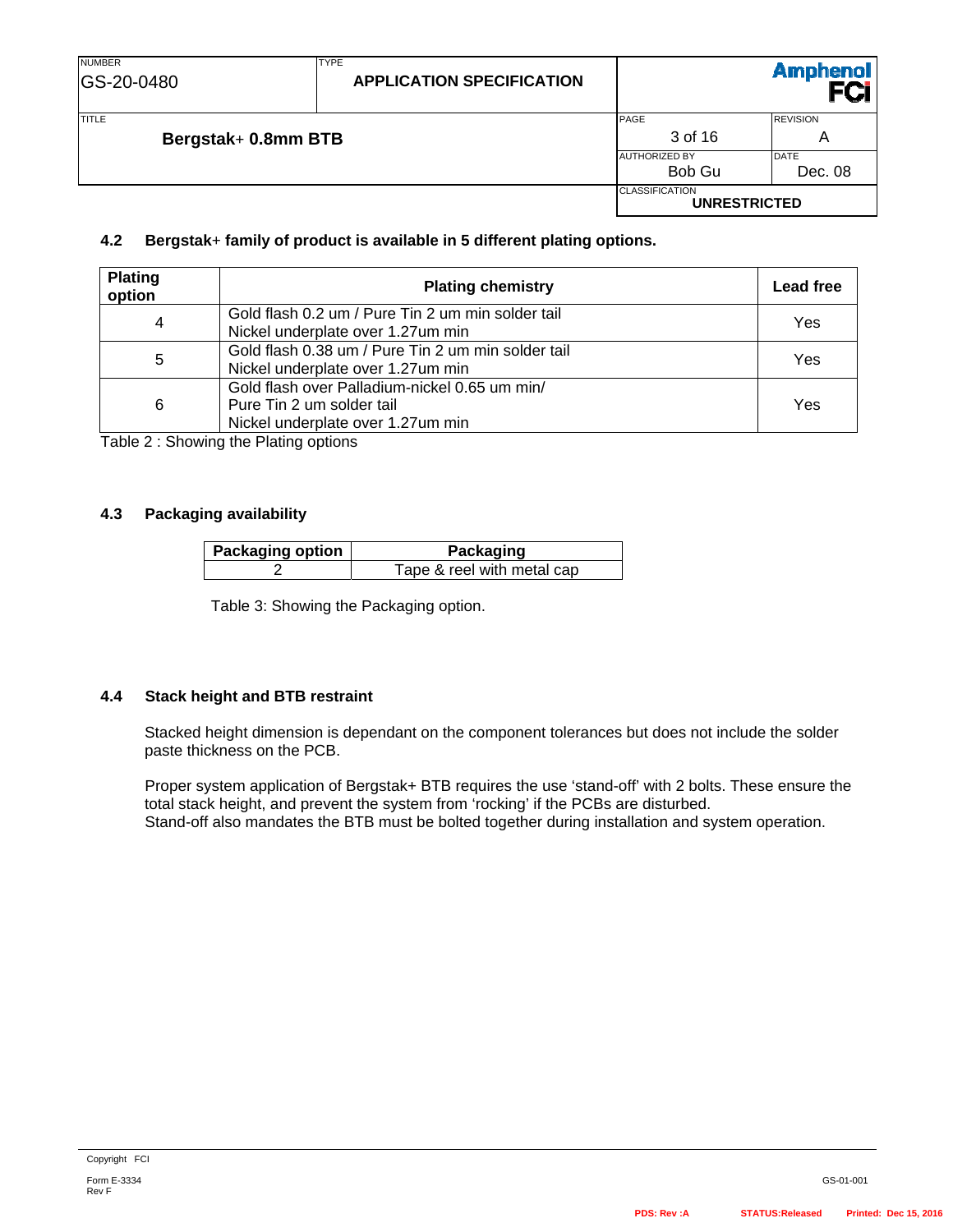NUMBER GS-20-0480

## **APPLICATION SPECIFICATION**

**Amphenol** FCi

TYPE

TITLE TITLE A REVISION CONTINUES AND REVISION CONTINUES OF REVISION CONTINUES AND REVISION CONTINUES OF REVISION **Bergstak+ 0.8mm BTB** A AUTHORIZED BY DATE Bob Gu | Dec. 08 **CLASSIFICATION UNRESTRICTED** 



Table 4: Showing Bergstak+ stack height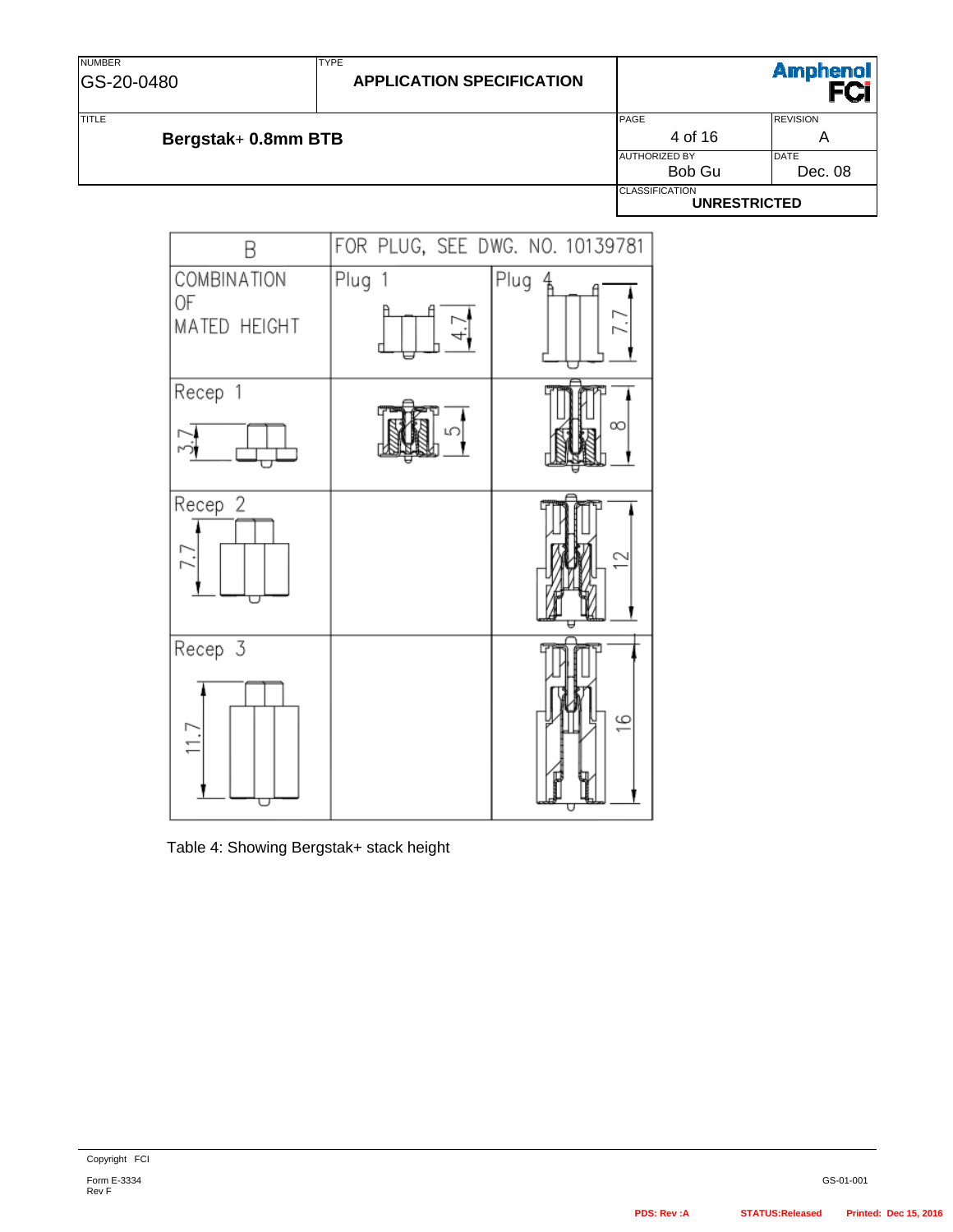| <b>NUMBER</b><br>GS-20-0480         | <b>TYPE</b><br><b>APPLICATION SPECIFICATION</b> |                                              | <b>Amphenol</b>        |
|-------------------------------------|-------------------------------------------------|----------------------------------------------|------------------------|
| <b>TITLE</b><br>Bergstak+ 0.8mm BTB |                                                 | PAGE<br>5 of 16                              | <b>REVISION</b><br>Α   |
|                                     |                                                 | <b>AUTHORIZED BY</b><br>Bob Gu               | <b>DATE</b><br>Dec. 08 |
|                                     |                                                 | <b>CLASSIFICATION</b><br><b>UNRESTRICTED</b> |                        |

#### **4.5 PCB thickness and layout**

PCB thickness should be based on the intended purposes.

Figure 1 & 2 showing the recommended PCB layout for different plug and receptacle heights and positions.

The minimum thickness for solder paste is 0.12mm.



Figure 1: Recommended PCB layout for Receptacles 1 and Plug 1 to 4.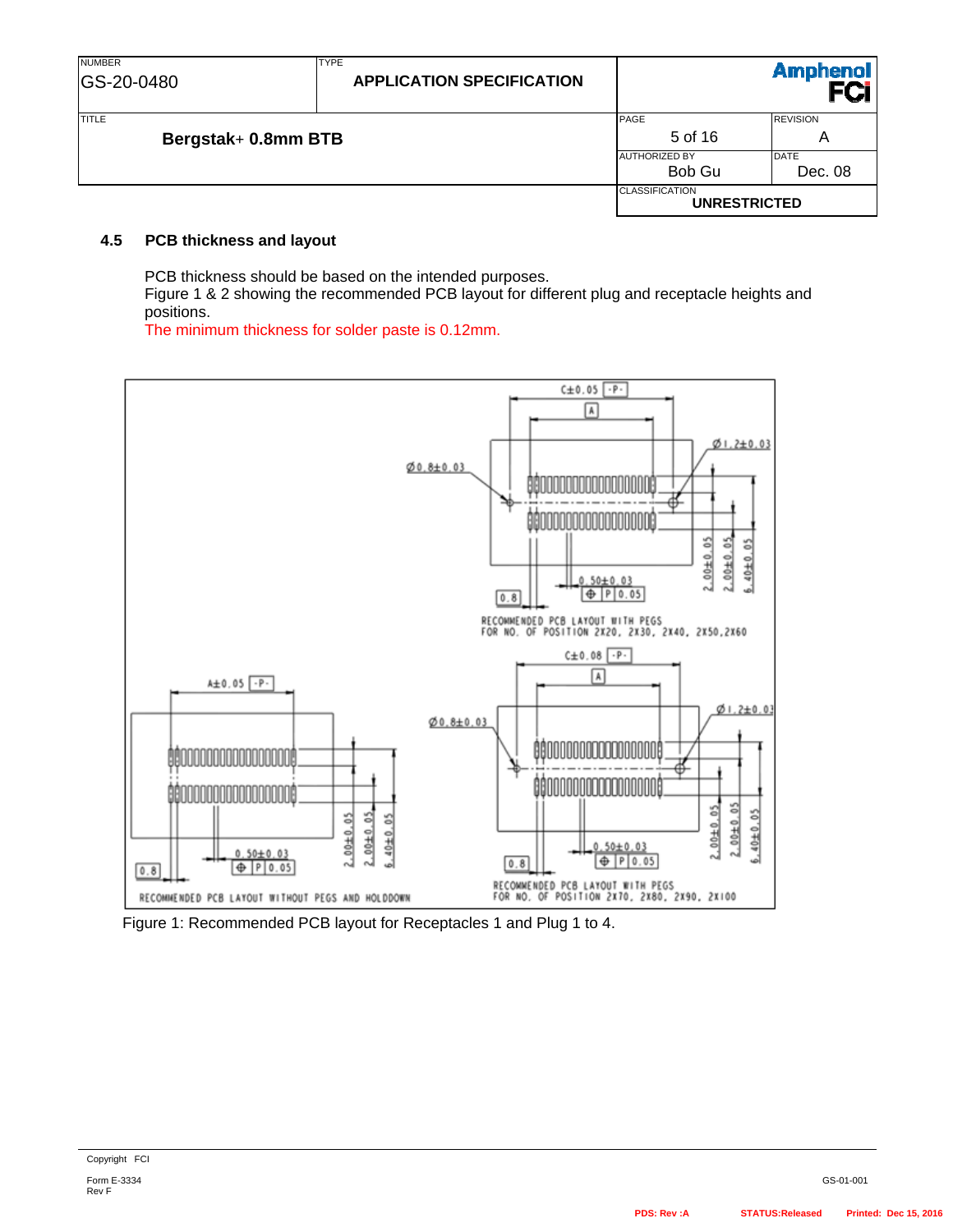



Figure 2: Recommended PCB layout for Receptacles 2 and 3.

# **4.6 Requirement for 2nd reflow.**

Due to other variables involved (connector orientation, reflow temperature, PCB thickness and PCB size) during the  $2^{nd}$  (inverted) reflow, it is recommended for the user to conduct trial under actual manufacturing condition. These are to ensure the product and process capability.

Rev F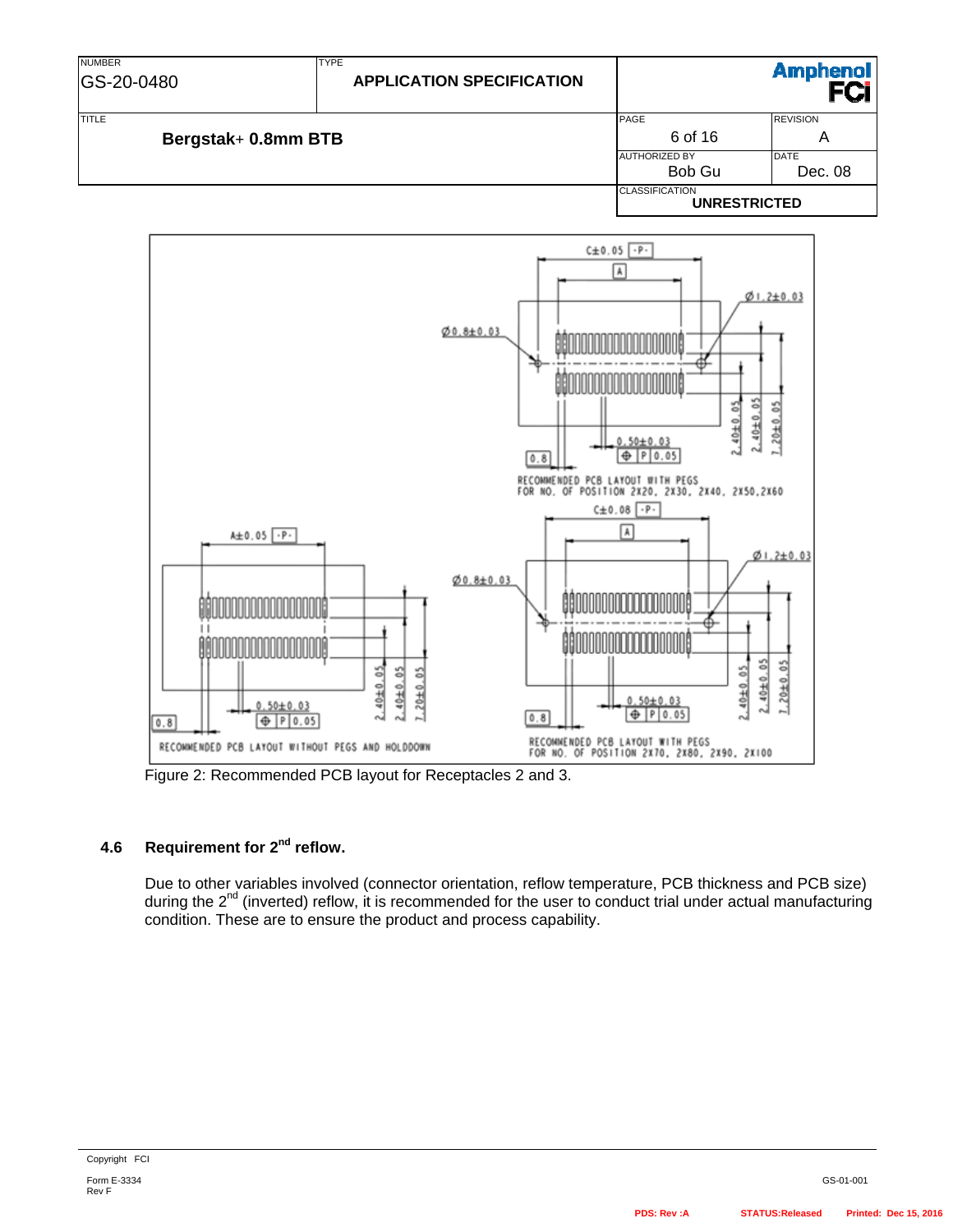| <b>NUMBER</b><br>GS-20-0480         | <b>TYPE</b><br><b>APPLICATION SPECIFICATION</b> |                                              | <b>Amphenol</b>        |
|-------------------------------------|-------------------------------------------------|----------------------------------------------|------------------------|
| <b>TITLE</b><br>Bergstak+ 0.8mm BTB |                                                 | PAGE<br>7 of 16                              | <b>REVISION</b><br>Α   |
|                                     |                                                 | <b>AUTHORIZED BY</b><br>Bob Gu               | <b>DATE</b><br>Dec. 08 |
|                                     |                                                 | <b>CLASSIFICATION</b><br><b>UNRESTRICTED</b> |                        |

#### **4.7 Pick and Place Equipment consideration**

Vacuum Pick & Place Equipment. Ensure adequate vacuum area on the pick-up cap. Part weight, equipment speed and relative travel of the connector with respect to the vacuum pad may require minimum different pick up zone.



Force of Vacuum,  $F = (A2) \times (B2) \times 500/760 \times 1030/100$  $=$  (A2) x (B2) x 6.78 gf (gram-force)

Mass of Applicable Component,  $m = F x \mu$  (G x fs)  $=$  F x 0.07 (1.0 x 2.0)  $=$  F/30 g (gram)

Note: Maximum acceleration at Horizontal Transfer

- Ultimate Vacuum Rate: 500 mmHg
- (low speed) G : 1.0G
- Function coefficient, µ : 0.07
- Safety factor,  $fs = 2.0$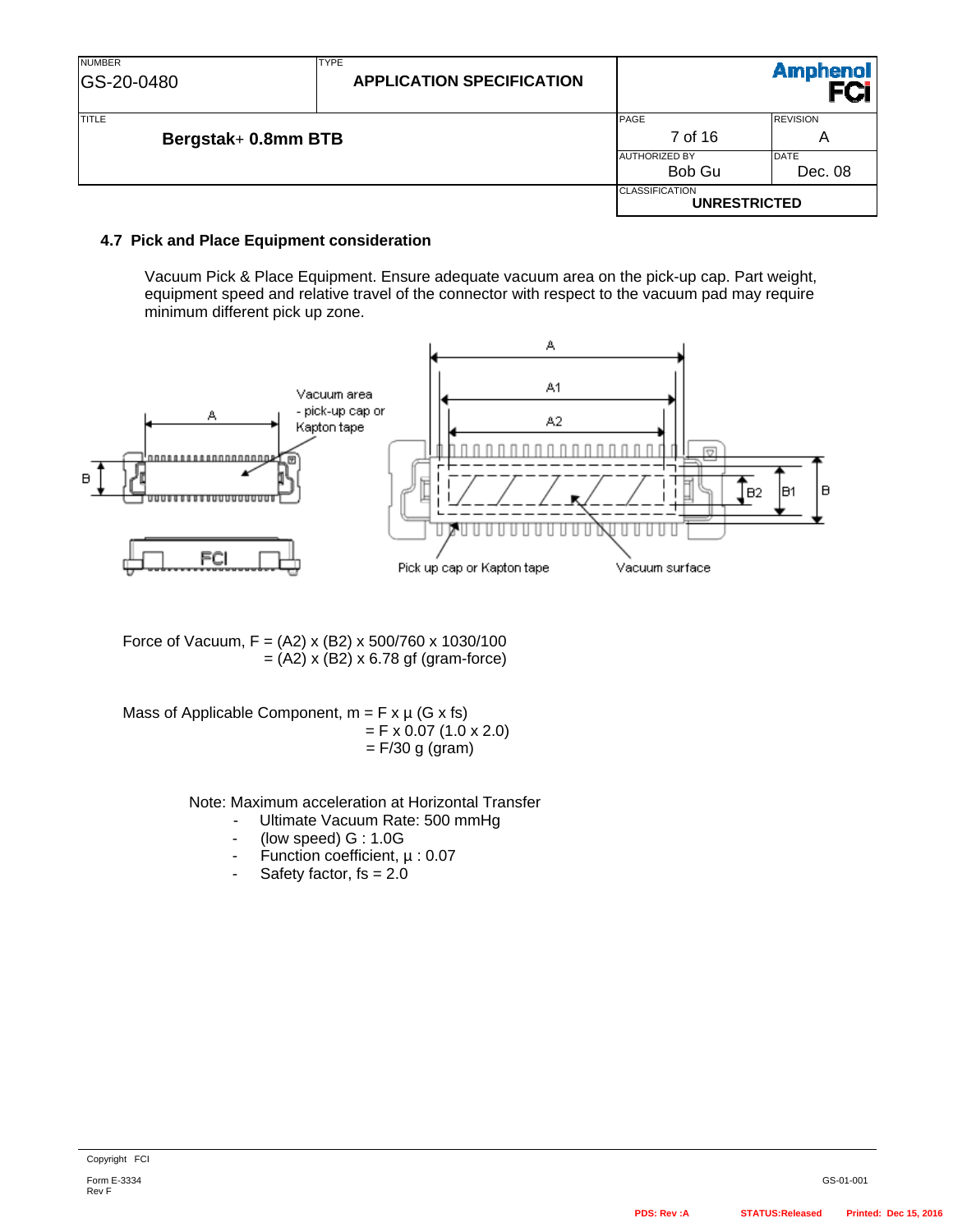TYPE

TITLE TITLE A REVISION CONTINUES AND REVISION CONTINUES OF REVISION CONTINUES AND REVISION CONTINUES OF REVISION **Bergstak+ 0.8mm BTB** A AUTHORIZED BY DATE Bob Gu Dec. 08 **CLASSIFICATION UNRESTRICTED** 

# **5.0 ANALYSIS**

#### **5.1 Area of clearance between aligning features.**

| Area of<br><b>Clearance</b> | <b>Description</b>                                                                                                                               | <b>Tolerance</b>         | <b>Remarks</b>                          |
|-----------------------------|--------------------------------------------------------------------------------------------------------------------------------------------------|--------------------------|-----------------------------------------|
| CL <sub>1</sub>             | Clearance between end of center rib (Plug) and inside<br>of the end wall (Receptacle)                                                            | $0.135$ to<br>$0.295$ mm | See Figure 7<br>(full connector)        |
| CL <sub>2</sub>             | Clearance along the length of the center rib (Plug) and<br>along the length of the inside of the outer wall<br>(Receptacle)                      | $0.415$ to<br>0.475mm    | See Figure 6<br>(half connector)        |
| CL <sub>3</sub>             | Clearance between the inside of the outer wall,<br>length-wise (Plug) and the between the outside of the<br>outer wall, length-wise (Receptacle) | $0.075$ to<br>$0.175$ mm | See Figure 5<br>(half connector)        |
| CL <sub>4</sub>             | Clearance between the center rib (Plug) and bottom of<br>the housing (Receptacle)                                                                | $0.035$ to<br>0.185mm    | See Figure 4 &<br>5<br>(half connector) |
| CL <sub>5</sub>             | Similar with CL 2, with lead-in taken in account                                                                                                 | $0.025$ to<br>0.085mm    | See Figure 7<br>(half connector)        |
| CL <sub>6</sub>             | Clearance between the inside end wall (Plug) and<br>outer end wall (Receptacle) at the shorter side of the<br>jog,                               | $0.01$ to<br>$0.11$ mm   | See Figure 4 &<br>(full connector)      |
| CL <sub>7</sub>             | Clearance between the inside end wall (Plug) and<br>outer end wall (Receptacle) at the longer side of the<br>jog,                                | 0.015to<br>0.095mm       | See Figure 4 &<br>(full connector)      |
| CL <sub>8</sub>             | Nominal contact wipe                                                                                                                             | 1.25                     | See Figure 8                            |

Table 5: Tolerances of aligning features.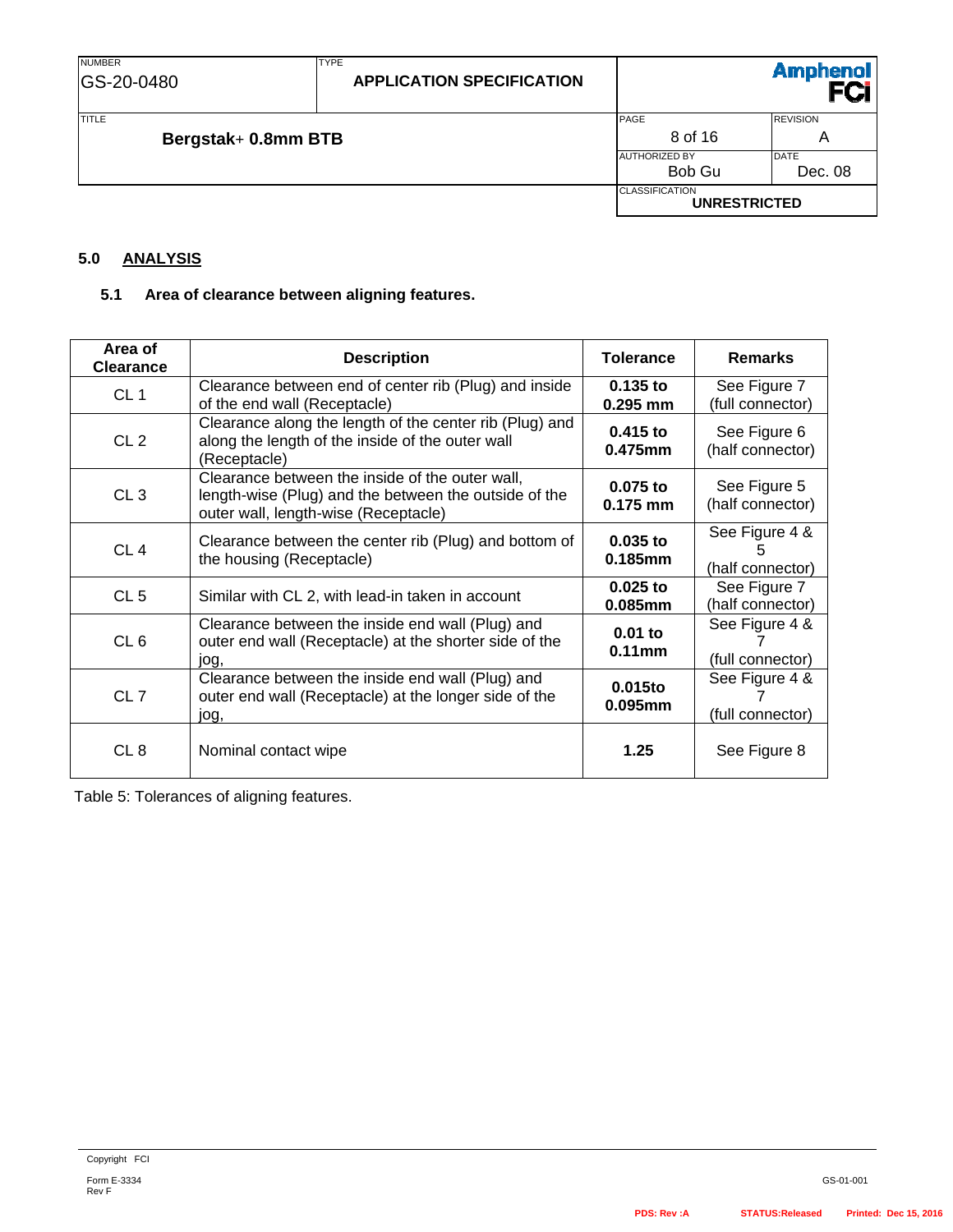| <b>NUMBER</b><br>GS-20-0480         | <b>TYPE</b><br><b>APPLICATION SPECIFICATION</b> |                                              | <b>Amphenol</b>        |
|-------------------------------------|-------------------------------------------------|----------------------------------------------|------------------------|
| <b>TITLE</b><br>Bergstak+ 0.8mm BTB |                                                 | PAGE<br>9 of 16                              | <b>REVISION</b><br>Α   |
|                                     |                                                 | <b>AUTHORIZED BY</b><br>Bob Gu               | <b>DATE</b><br>Dec. 08 |
|                                     |                                                 | <b>CLASSIFICATION</b><br><b>UNRESTRICTED</b> |                        |



Figure 5: Area of clearance between aligning features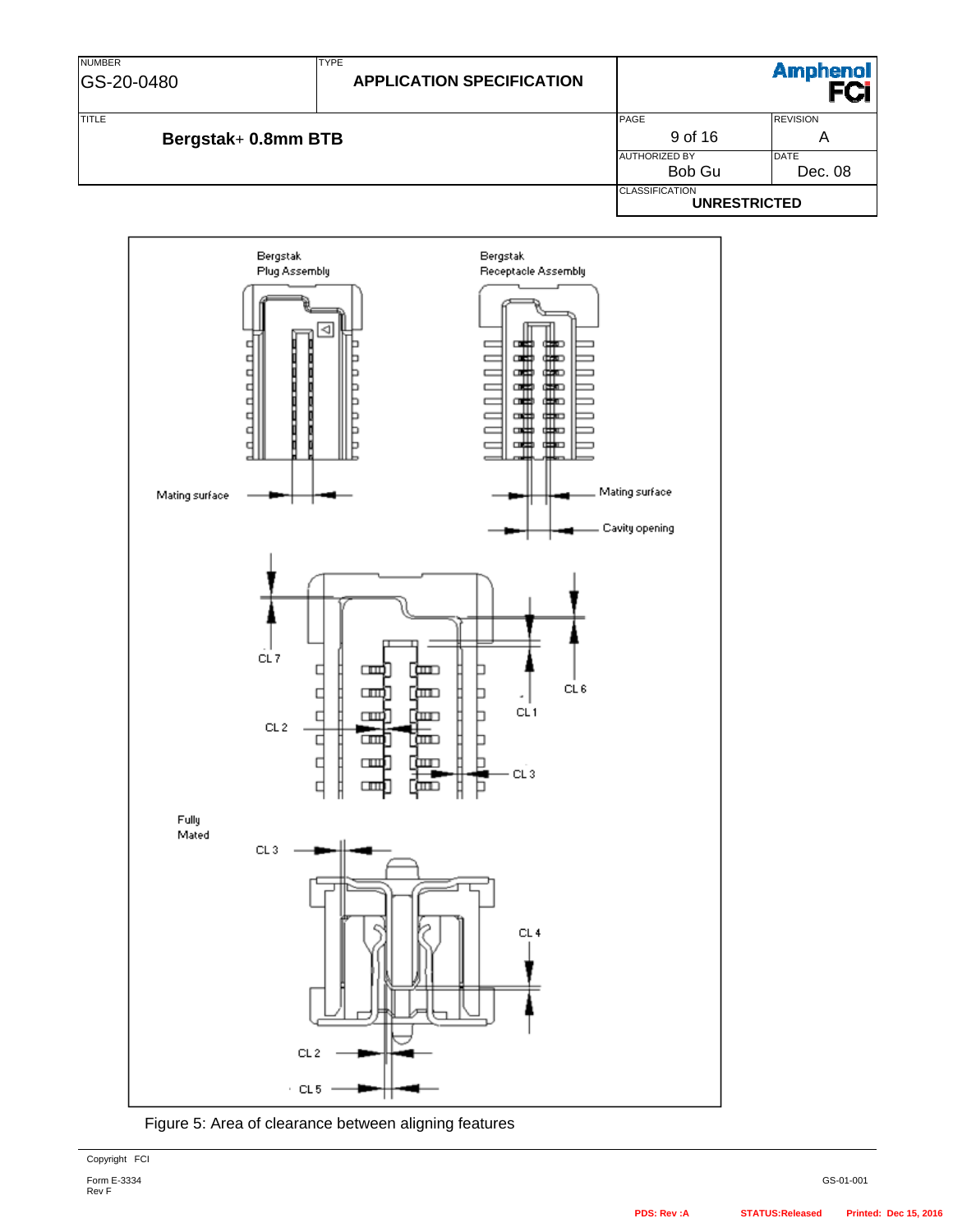| <b>NUMBER</b><br>GS-20-0480         | <b>TYPE</b><br><b>APPLICATION SPECIFICATION</b> |                                              | <b>Amphenol</b>        |
|-------------------------------------|-------------------------------------------------|----------------------------------------------|------------------------|
| <b>TITLE</b><br>Bergstak+ 0.8mm BTB |                                                 | PAGE<br>10 of 16                             | <b>REVISION</b><br>Α   |
|                                     |                                                 | <b>JAUTHORIZED BY</b><br>Bob Gu              | <b>DATE</b><br>Dec. 08 |
|                                     |                                                 | <b>CLASSIFICATION</b><br><b>UNRESTRICTED</b> |                        |

**5.2 Physical point where the mating connectors bottom out AND the amount of clearance at the outer walls.**



Figure 6: Cross sectional view of connector mating system.

Form E-3334 Rev F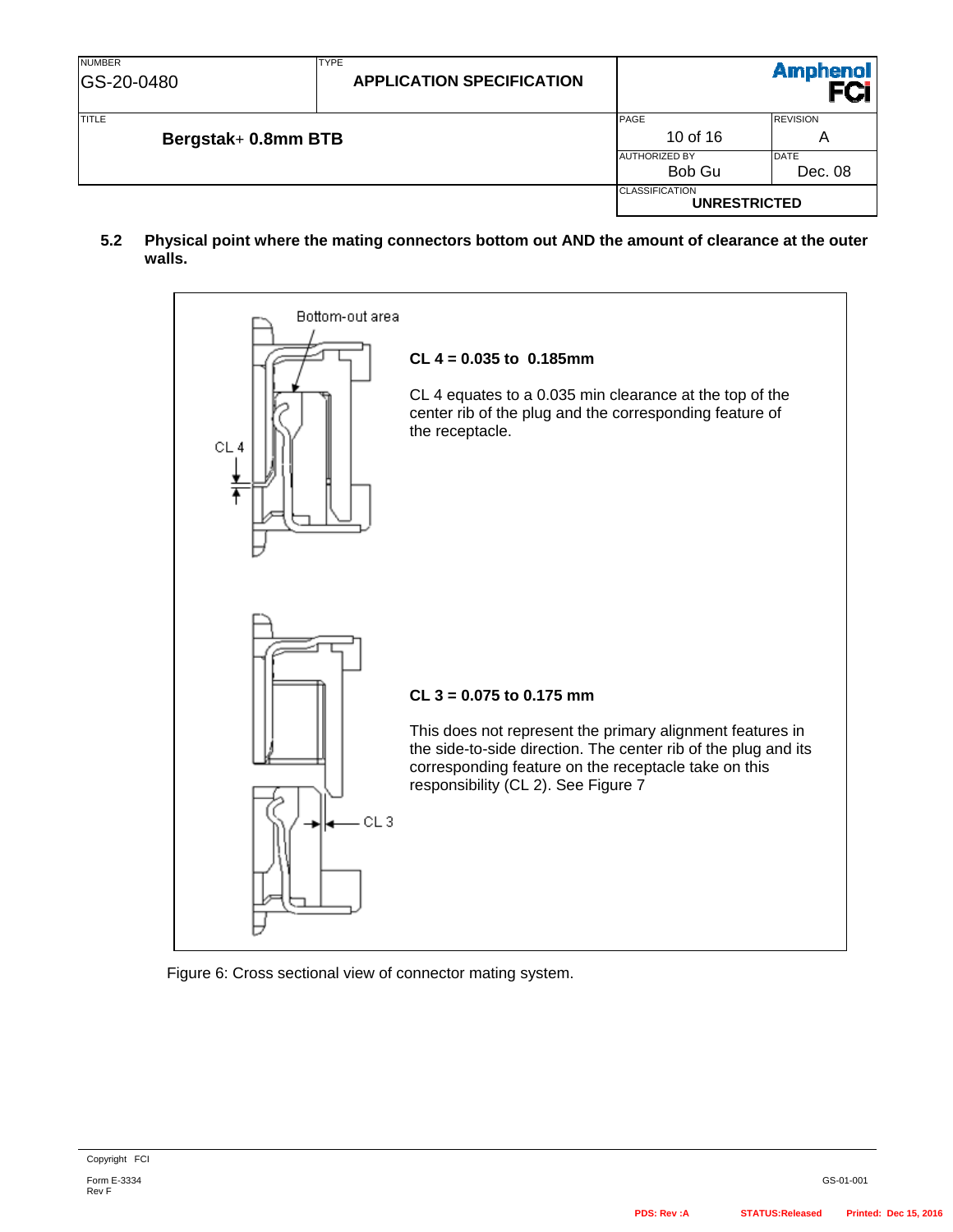| <b>NUMBER</b><br>GS-20-0480         | <b>TYPE</b><br><b>APPLICATION SPECIFICATION</b> |                                              | <b>Amphenol</b>        |
|-------------------------------------|-------------------------------------------------|----------------------------------------------|------------------------|
| <b>TITLE</b><br>Bergstak+ 0.8mm BTB |                                                 | PAGE<br>11 of 16                             | <b>REVISION</b><br>Α   |
|                                     |                                                 | <b>AUTHORIZED BY</b><br>Bob Gu               | <b>DATE</b><br>Dec. 08 |
|                                     |                                                 | <b>CLASSIFICATION</b><br><b>UNRESTRICTED</b> |                        |

#### **5.3 Side clearance between the center rib of the plug, and the sidewall of the receptacle's center slot.**



#### Figure 7: Cross sectional view, side clearance.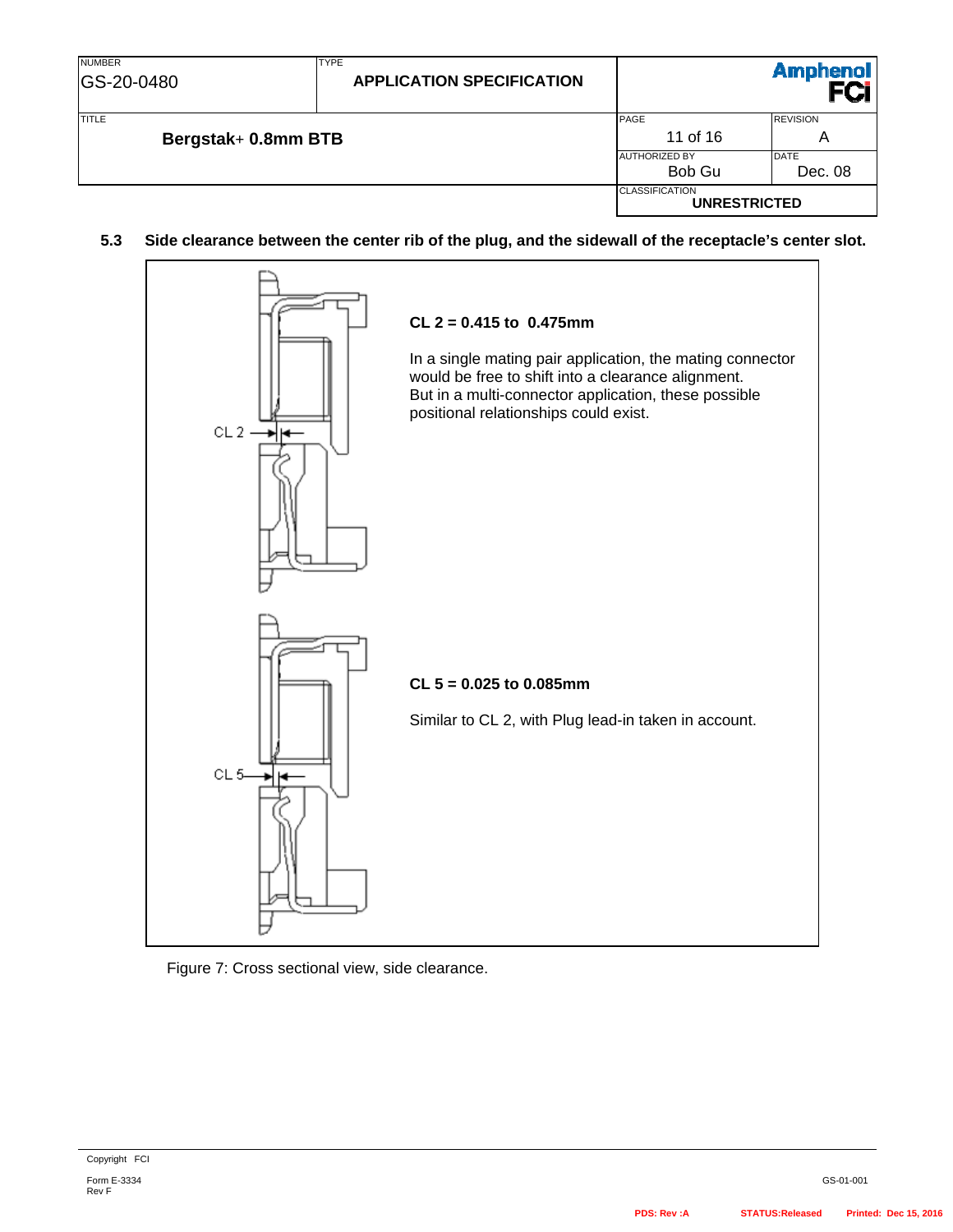| <b>NUMBER</b><br>GS-20-0480         | <b>TYPE</b><br><b>APPLICATION SPECIFICATION</b> |                                              | <b>Amphenol</b>        |
|-------------------------------------|-------------------------------------------------|----------------------------------------------|------------------------|
| <b>TITLE</b><br>Bergstak+ 0.8mm BTB |                                                 | PAGE<br>12 of 16                             | <b>REVISION</b><br>Α   |
|                                     |                                                 | <b>AUTHORIZED BY</b><br>Bob Gu               | <b>DATE</b><br>Dec. 08 |
|                                     |                                                 | <b>CLASSIFICATION</b><br><b>UNRESTRICTED</b> |                        |

#### **5.4 Mating clearances in the longitudinal direction and Zippering effect**

To eliminate possible "zippering", there should be zero clearance in this direction. Zippering of a connector system occurs when the terminals (contacts), are "angled" during mating approach, straddle each other instead of aligning with each other.



Figure 8: Mating clearance in the longitudinal direction.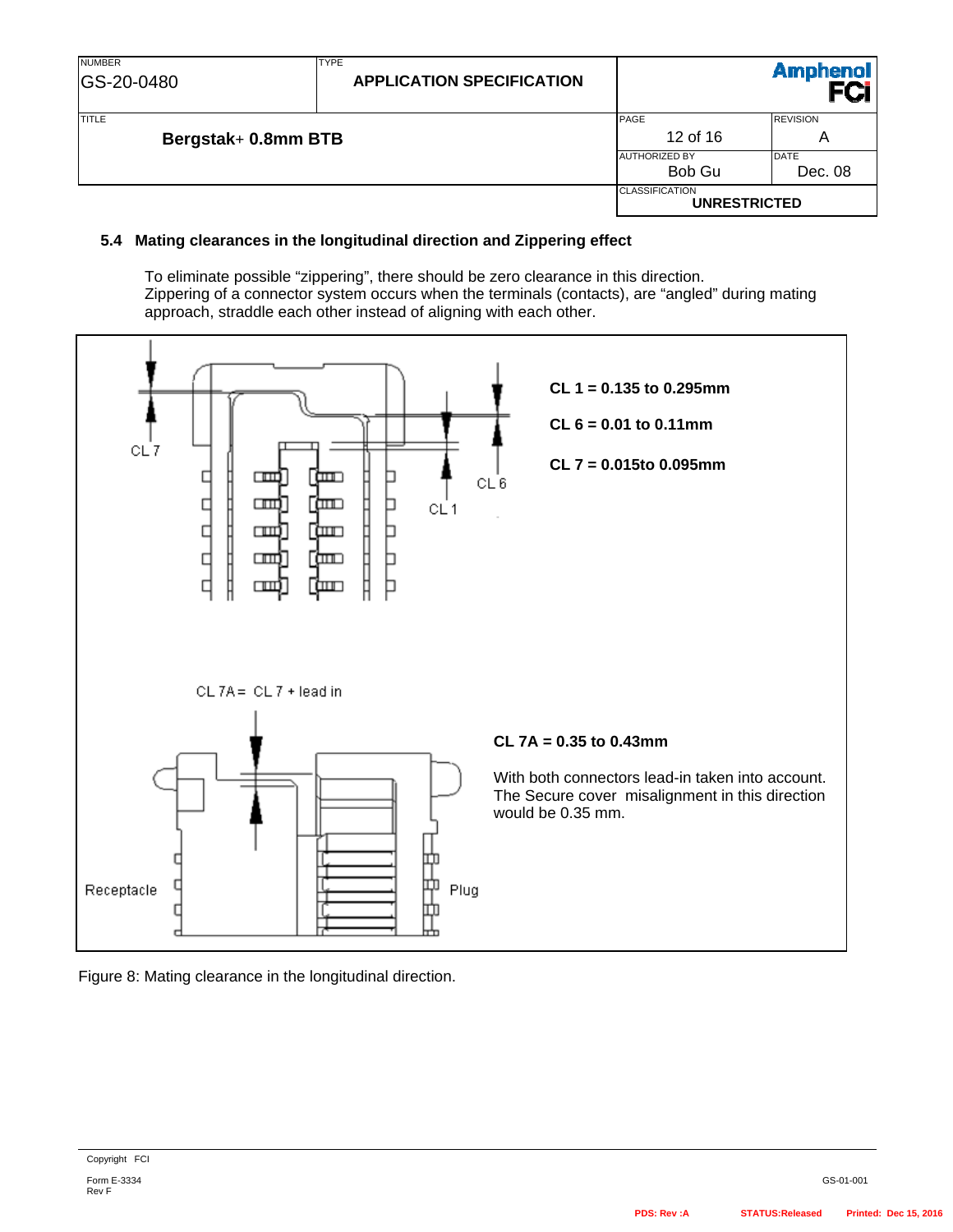| <b>NUMBER</b><br><b>GS-20-0480</b> | <b>TYPE</b><br><b>APPLICATION SPECIFICATION</b> |                                              | <b>Amphenol</b>        |
|------------------------------------|-------------------------------------------------|----------------------------------------------|------------------------|
| TITLE<br>Bergstak+ 0.8mm BTB       |                                                 | PAGE<br>13 of 16                             | <b>REVISION</b><br>Α   |
|                                    |                                                 | <b>AUTHORIZED BY</b><br>Bob Gu               | <b>DATE</b><br>Dec. 08 |
|                                    |                                                 | <b>CLASSIFICATION</b><br><b>UNRESTRICTED</b> |                        |

### **5.5 Cross section view of the connector pair that is approaching mating, and of a fully mated connection**.



Figure 9: Cross sectional view, approaching mating and mated connection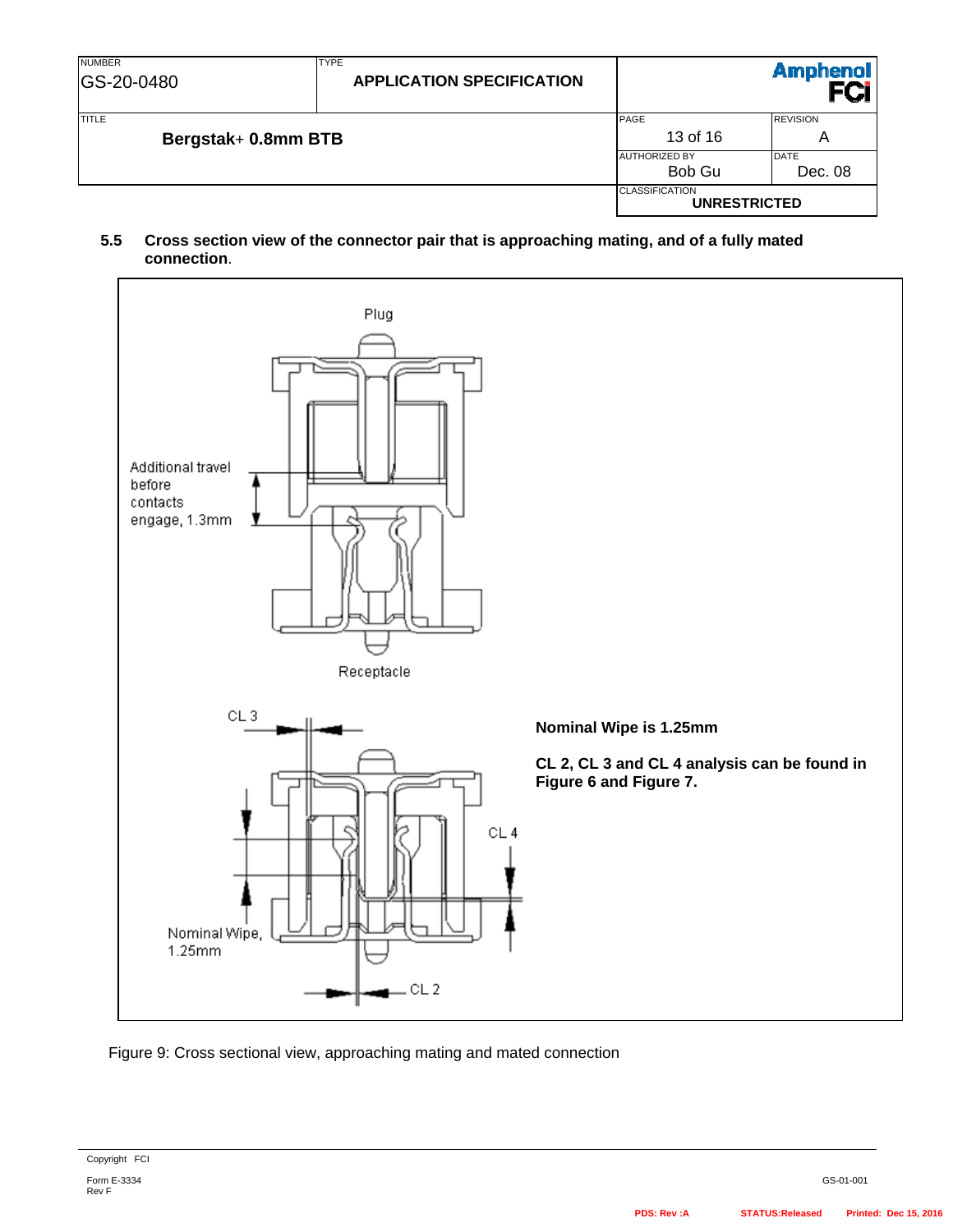### **5.6 Product Specifications**

- Speed up follow OCP Spec 16Gb/s
- PCIe 4.0 compliant
- 0.8mm double-row contact pitch
- Stack heights 5mm, 8mm, 12mm & 16mm
- Pin Count 80 positions and 120 positions
- Pin definition follow OCP Spec as bellow:

#### **Connector A**

# **Connector B**

| <b>Signal</b>      | Pin | Pin | <b>Signal</b>                     | <b>Signal</b> | Pin        | Pin            | <b>Signal</b>                     |
|--------------------|-----|-----|-----------------------------------|---------------|------------|----------------|-----------------------------------|
| P12V AUX/P12V      | A61 | A1  | MEZZ PRSNTA1 N<br>/BASEBOARD_A_ID | P12V AUX/P12V | <b>B41</b> | <b>B1</b>      | MEZZ PRSNTB1 N<br>/BASEBOARD_B_ID |
| P12V AUX/P12V      | A62 | А2  | P5V AUX                           | P12V AUX/P12V | <b>B42</b> | <b>B2</b>      | <b>GND</b>                        |
| P12V_AUX /P12V     | A63 | ΑЗ  | P5V_AUX                           | <b>RSVD</b>   | <b>B43</b> | B <sub>3</sub> | KR RX DP<0>                       |
| <b>GND</b>         | A64 | A4  | P5V AUX                           | <b>GND</b>    | <b>B44</b> | <b>B4</b>      | KR RX DN<0>                       |
| <b>GND</b>         | A65 | A5  | <b>GND</b>                        | KR TX DP<0>   | <b>B45</b> | <b>B5</b>      | <b>GND</b>                        |
| P3V3 AUX           | A66 | A6  | <b>GND</b>                        | KR TX DN<0>   | <b>B46</b> | <b>B6</b>      | <b>GND</b>                        |
| <b>GND</b>         | A67 | А7  | P3V3_AUX                          | <b>GND</b>    | <b>B47</b> | <b>B7</b>      | KR RX DP<1>                       |
| <b>GND</b>         | A68 | A8  | <b>GND</b>                        | <b>GND</b>    | <b>B48</b> | <b>B8</b>      | KR RX DN<1>                       |
| <b>P3V3</b>        | A69 | A9  | <b>GND</b>                        | KR_TX_DP<1>   | <b>B49</b> | <b>B9</b>      | <b>GND</b>                        |
| <b>P3V3</b>        | A70 | A10 | <b>P3V3</b>                       | KR TX DN<1>   | <b>B50</b> | <b>B10</b>     | <b>GND</b>                        |
| <b>P3V3</b>        | A71 | A11 | <b>P3V3</b>                       | <b>GND</b>    | <b>B51</b> | <b>B11</b>     | KR RX DP<2>                       |
| <b>P3V3</b>        | A72 | A12 | <b>P3V3</b>                       | <b>GND</b>    | <b>B52</b> | <b>B12</b>     | KR RX DN<2>                       |
| <b>GND</b>         | A73 | A13 | <b>P3V3</b>                       | KR TX DP<2>   | <b>B53</b> | <b>B13</b>     | <b>GND</b>                        |
| LAN_3V3STB_ALERT_N | A74 | A14 | NCSI_CRSDV                        | KR TX DN<2>   | <b>B54</b> | <b>B14</b>     | <b>GND</b>                        |
| SMB_LAN_3V3STB_CLK | A75 | A15 | <b>NCSI RCLK</b>                  | <b>GND</b>    | <b>B55</b> | <b>B15</b>     | KR RX DP<3>                       |
| SMB_LAN_3V3STB_DAT | A76 | A16 | NCSI_TXEN                         | <b>GND</b>    | <b>B56</b> | <b>B16</b>     | KR RX DN<3>                       |
| <b>RSVD</b>        | A77 | A17 | <b>RSVD</b>                       | KR TX DP<3>   | <b>B57</b> | <b>B17</b>     | <b>GND</b>                        |
| <b>NCSI RXER</b>   | A78 | A18 | MEZZ SMCLK                        | KR TX DN<3>   | <b>B58</b> | <b>B18</b>     | <b>GND</b>                        |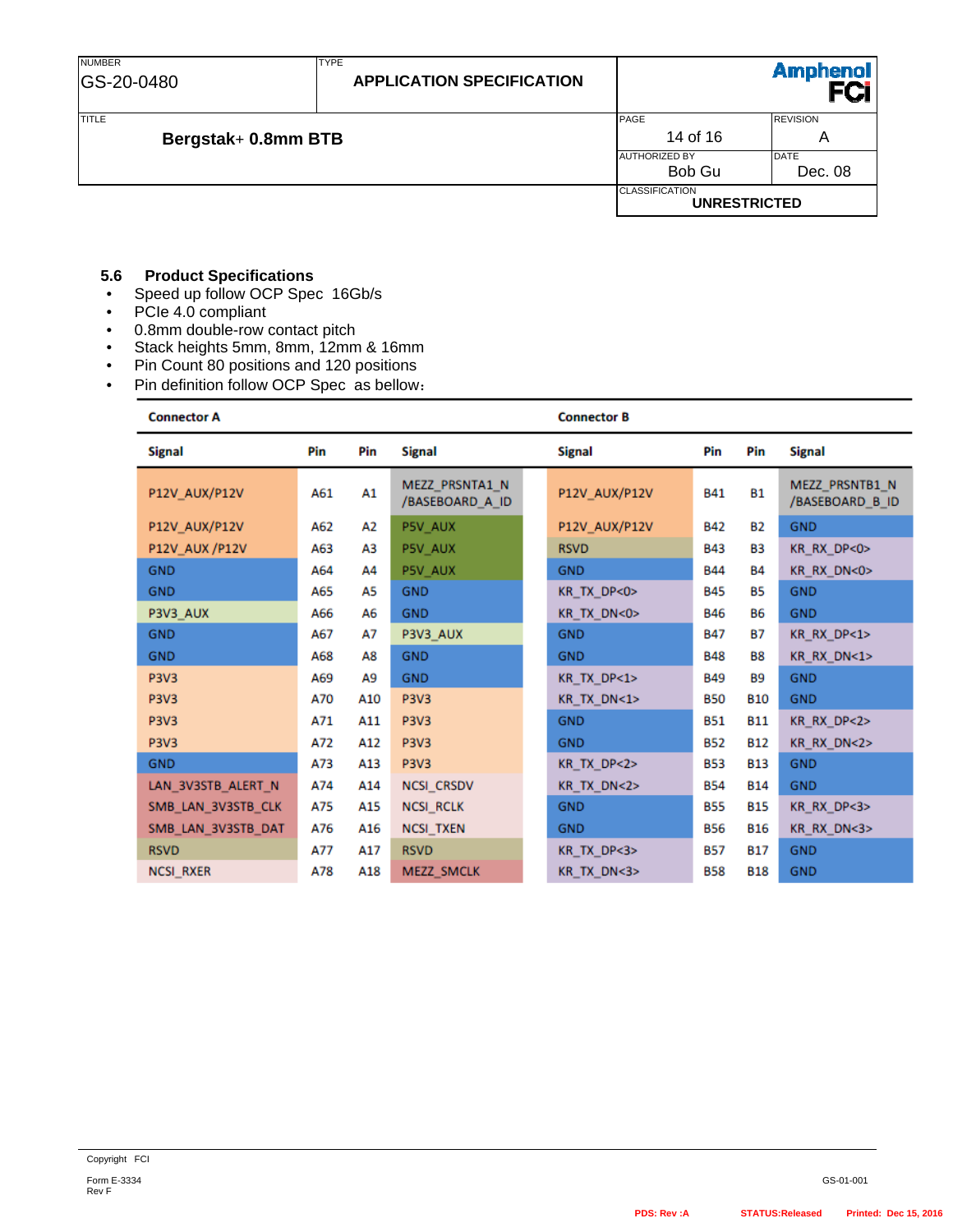### NUMBER GS-20-0480

### **APPLICATION SPECIFICATION**

Amphenol<br>**FCi** 

# **Bergstak+ 0.8mm BTB**

TYPE

|                     |                                              | $\sim$<br>---   |
|---------------------|----------------------------------------------|-----------------|
| <b>TITLE</b>        | PAGE                                         | <b>REVISION</b> |
| Bergstak+ 0.8mm BTB | 15 of 16                                     | Α               |
|                     | <b>AUTHORIZED BY</b>                         | <b>DATE</b>     |
|                     | Bob Gu                                       | Dec. 08         |
|                     | <b>CLASSIFICATION</b><br><b>UNRESTRICTED</b> |                 |

| GND              | A79      | A19     | MEZZ_SMDATA                  |
|------------------|----------|---------|------------------------------|
| <b>NCSI TXDO</b> | A80      | A20     | GND                          |
| NCSI_TXD1        | A81 -    | A21     | GND                          |
| GND              | A82      | A22     | NCSI_RXD0                    |
| GND              | A83      | A23     | NCSI RXD1                    |
| <b>RSVD</b>      | A84      | A24     | <b>GND</b>                   |
| <b>RSVD</b>      | A85      | A25     | GND                          |
| GND              | A86      | A26     | <b>RSVD</b>                  |
| GND              | A87 -    | A27     | <b>RSVD</b>                  |
| KR_TX_DP<8>      |          | A88 A28 | GND                          |
| KR_TX_DN<8>      | A89      | A29     | <b>GND</b>                   |
| GND.             | A90      | A30     | KR_RX_DP<8>                  |
| GND              | A91      | A31     | KR RX DN<8>                  |
| KR_TX_DP<9>      | A92      | A32     | GND.                         |
| KR_TX_DN<9>      | A93      | A33     | GND                          |
| GND.             |          | A94 A34 | KR_RX_DP<9>                  |
| GND              | A95      | A35     | KR RX DN<9>                  |
| KR_TX_DP<10>     | A96      | A36     | GND.                         |
| KR TX DN<10>     | A97      | A37     | GND                          |
| GND              | A98      | A38     | $KR$ <sub>RX</sub> $DP < 10$ |
| GND              | A99      | A39     | KR_RX_DN<10>                 |
| KR_TX_DP<11>     | A100 A40 |         | GND                          |
| KR TX DN<11>     | A101     | A41     | GND.                         |
| GND              | A102     | A42     | KR_RX_DP<11>                 |
| GND              | A103     | A43     | KR RX DN<11>                 |
| KR_TX_DP<12>     | A104     | A44     | <b>GND</b>                   |
| KR TX DN<12>     | A105     | A45     | GND                          |
| GND              | A106     | A46     | $KR$ <sub>RX</sub> $DP < 12$ |
| GND              | A107     | A47     | KR RX DN<12>                 |
| KR_TX_DP<13>     | A108     | A48     | GND                          |
| KR_TX_DN<13>     | A109     | A49     | GND                          |
| GND              | A110     | A50     | KR RX DP<13>                 |
| <b>GND</b>       | A111     | A51     | KR RX DN<13>                 |
| KR TX DP<14>     | A112     | A52     | GND.                         |
| KR_TX_DN<14>     | A113     | A53     | GND.                         |
| GND.             | A114     | A54     | KR RX DP<14>                 |
| GND.             | A115     | A55     | KR_RX_DN<14>                 |
| KR_TX_DP<15>     | A116     | A56     | GND.                         |
| KR_TX_DN<15>     | A117     | A57     | <b>GND</b>                   |
|                  | A118     | A58     | KR RX DP<15>                 |
| GND.             |          |         |                              |
| GND              | A119     | A59     | KR RX DN<15>                 |
| MEZZ PRSNTA2 N   | A120     | A60     | GND -                        |

| GND                | B59   | <b>B19</b> | KR RX DP<4> |
|--------------------|-------|------------|-------------|
| <b>GND</b>         | B60   | <b>B20</b> | KR_RX_DN<4> |
| KR_TX_DP<4>        | B61   | <b>B21</b> | <b>GND</b>  |
| KR_TX_DN<4>        | B62   | <b>B22</b> | <b>GND</b>  |
| GND                | B63   | B23        | KR RX DP<5> |
| <b>GND</b>         | B64   | B24        | KR RX DN<5> |
| $KR$ $TX$ $DP < 5$ | B65 - | <b>B25</b> | <b>GND</b>  |
| KR_TX_DN<5>        | B66 - | B26        | <b>GND</b>  |
| <b>GND</b>         | B67   | B27        | KR_RX_DP<6> |
| <b>GND</b>         | B68   | <b>B28</b> | KR RX DN<6> |
| KR_TX_DP<6>        | B69 - | <b>B29</b> | <b>GND</b>  |
| KR_TX_DN<6>        | B70   | <b>B30</b> | <b>GND</b>  |
| <b>GND</b>         | B71   | B31        | KR_RX_DP<7> |
| <b>GND</b>         | B72   | <b>B32</b> | KR_RX_DN<7> |
| $KR_TX_DP<7>$      | B73   | <b>B33</b> | <b>GND</b>  |
| KR_TX_DN<7>        | B74   | <b>B34</b> | <b>GND</b>  |
| GND                | B75 - | <b>B35</b> | <b>RSVD</b> |
| <b>GND</b>         | B76   | <b>B36</b> | <b>RSVD</b> |
| <b>RSVD</b>        | B77   | B37        | <b>GND</b>  |
| <b>RSVD</b>        | B78   | <b>B38</b> | <b>RSVD</b> |
| <b>GND</b>         | B79   | B39        | <b>RSVD</b> |
| MEZZ PRSNTB2 N     | B80   | <b>B40</b> | <b>RSVD</b> |

Copyright

Form E-333<br>Rev F